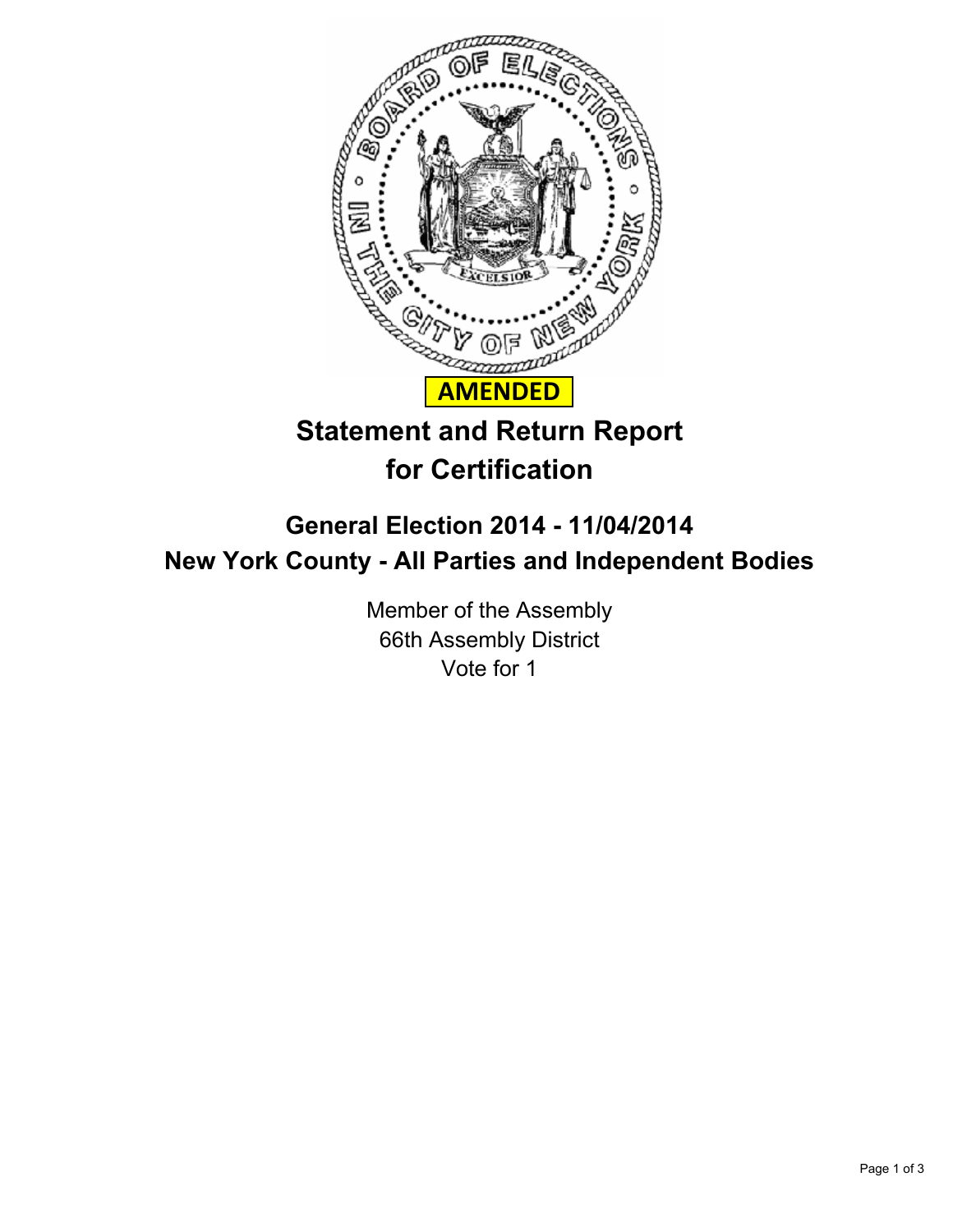

## **Assembly District 66**

| PUBLIC COUNTER                                           | 21,611                  |
|----------------------------------------------------------|-------------------------|
| <b>EMERGENCY</b>                                         | 0                       |
| ABSENTEE/MILITARY                                        | 637                     |
| <b>FEDERAL</b>                                           | 534                     |
| <b>AFFIDAVIT</b>                                         | 310                     |
| <b>Total Ballots</b>                                     | 23,092                  |
| Less - Inapplicable Federal/Special Presidential Ballots | (534)                   |
| <b>Total Applicable Ballots</b>                          | 22,558                  |
| DEBORAH J. GLICK (DEMOCRATIC)                            | 16,817                  |
| NEKESHIA WOODS (REPUBLICAN)                              | 2,727                   |
| ALEXANDER R. MEADOWS (PROGRESSIVE)                       | 1,545                   |
| BARBARA NEVINS TAYLOR (WRITE-IN)                         | 1                       |
| BILLY RUBENSTEIN (WRITE-IN)                              | 1                       |
| <b>CRAIG SPENCER (WRITE-IN)</b>                          | 1                       |
| DAVID GOLDMAN (WRITE-IN)                                 | 1                       |
| HILLARY CLINTON (WRITE-IN)                               | 1                       |
| <b>JIM FOURATT (WRITE-IN)</b>                            | 1                       |
| JOHN SEXTON (WRITE-IN)                                   | 1                       |
| MARC FIRSTENBERG (WRITE-IN)                              | 1                       |
| MATTHEW ROSEN (WRITE-IN)                                 | 1                       |
| MAUREEN KOETZ (WRITE-IN)                                 | $\overline{\mathbf{c}}$ |
| MIKE BROWN (WRITE-IN)                                    | 1                       |
| PIERCE HARVEY (WRITE-IN)                                 | 1                       |
| RUSSELL BRAND (WRITE-IN)                                 | 1                       |
| SHANE SHEEHY (WRITE-IN)                                  | 1                       |
| UNATTRIBUTABLE WRITE-IN (WRITE-IN)                       | 8                       |
| YETTA KIRKLAND (WRITE-IN)                                | 1                       |
| ZEPHYR TEACHOUT (WRITE-IN)                               | 1                       |
| <b>Total Votes</b>                                       | 21,114                  |
| Unrecorded                                               | 1,444                   |